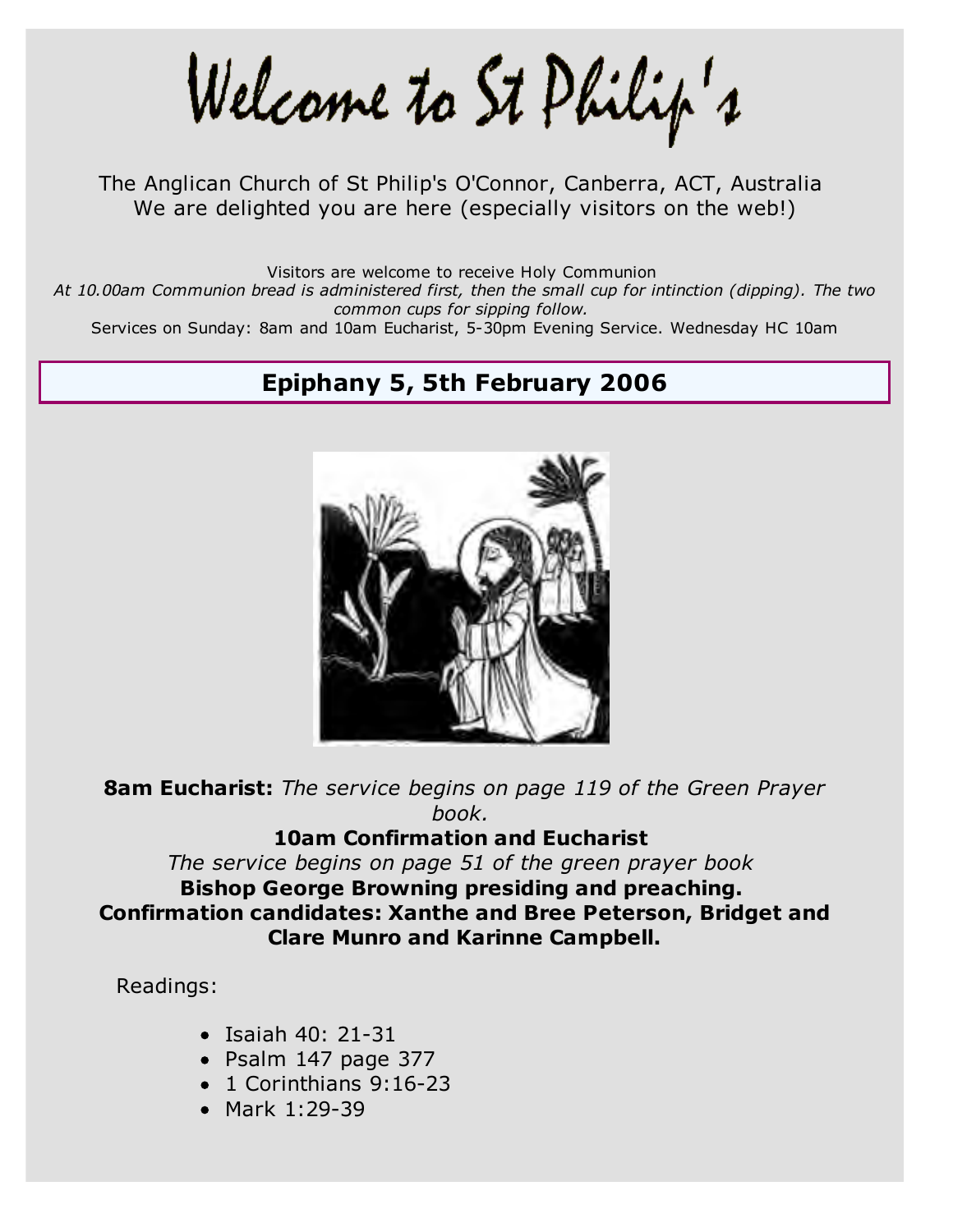#### **Hymns at 10.00am: Together in Song: 102, 413, 393, 658**

### **Organist: David Craddock**

*Food for food parcels may be placed in the basket! With thanks!*

Dear Everyone,

Well we have come to our first Confirmation in a number of years as we encourage Karinne, Bridget, Clare, Bree and Xanthe who are to make their confirmation today! Welcome to Bishop George and Margaret Browning! Bishop George is of course the confirming bishop!

I'm always aware that everybody is DOING some "confirming" — the confirmees, the bishop and the congregation! The candidates confirming a faith which been growing through their Baptism and in the movement of God's Holy Spirit in the many aspects of their lives. The bishop acting as the representative of the church at large lays hands on the candidates in recognition of their faith and accepting their adult membership with the prayer "Strengthen, Lord, your servant, with your Holy Spirit". He then prays that God's Spirit may direct and uphold them "in the service of Christ and his Kingdom". We as a congregation are also confirming our acceptance of these young people and praying for them as partners on our journey of faith as the disciples of Christ! The real activity is that of God's Holy Spirit in and through all that is happening not only today but always!

We celebrate with our confirmees (or are they confirmands?) and pray with them for a growing awareness of the grace of God in their lives. We hope you will all stay for "Brunch" in the shade of the courtyard and get to talk to those who are being confirmed " and get to know Margaret and Bishop George!

Rob Lamerton.

Room required in O'Connor for a woman from Adelaide coming to be near her daughter for the birth of her baby. Talk to Rob L

Weekly, offering/income needed to operate our Parish \$1455 (Excluding rental income) Offerings received 29/1/06: \$557.50, EFT \$400 — **shortfall \$497.50** AIso received; \$12 Anglicare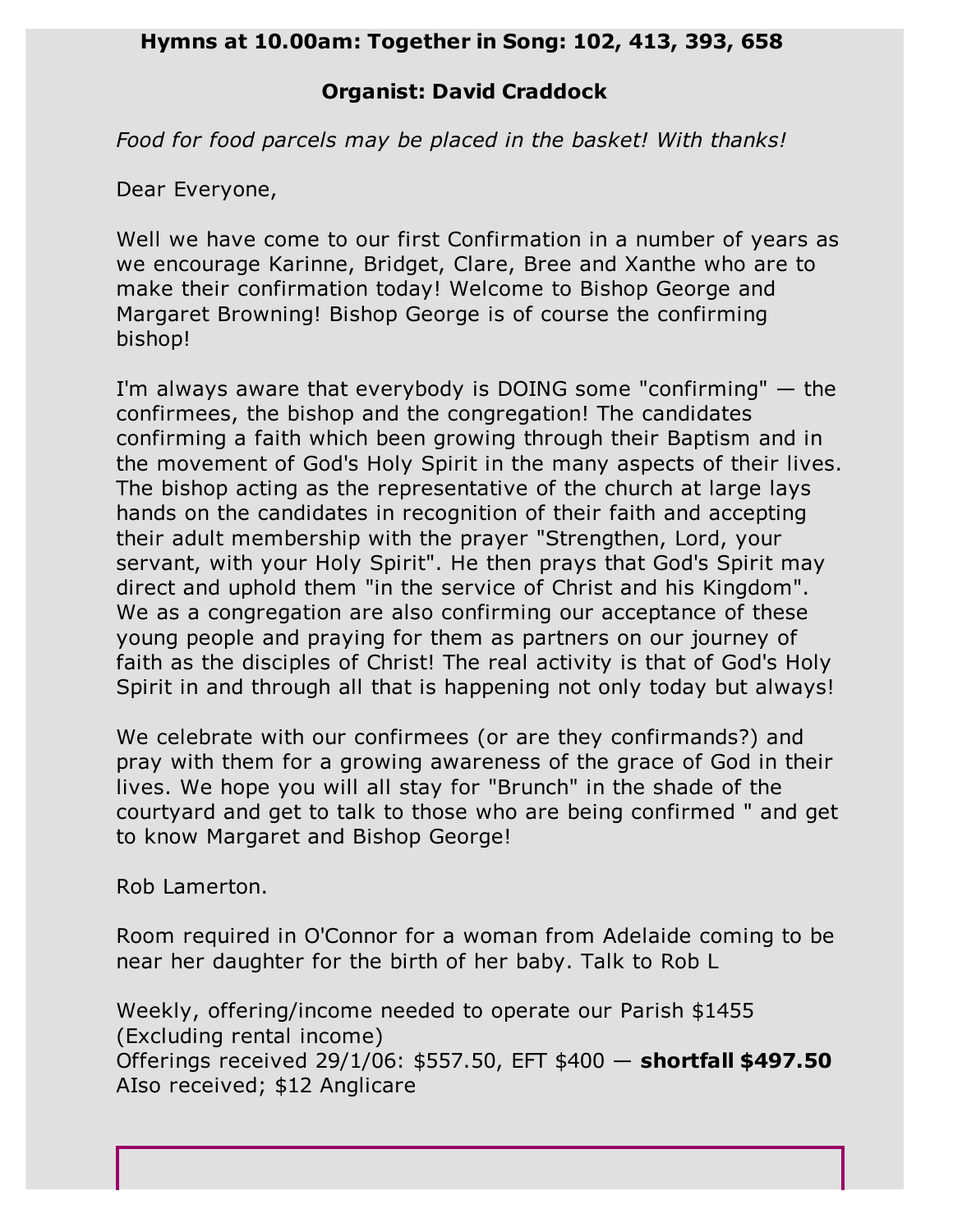# **NEW SETS OF PLANNED GIVING ENVELOPES ARE NOW AVAILABLE!**

#### **FOR THOSE WHO PREFER TO USE THEM!**

Please put your name on the list if you take a set of envelopes! FORMS ARE ALSO AVAILABLE FOR "ANGLICAN DIRECT", which is administered by the Anglican Development Fund.

OR

YOU MAY LIKE TO USE INTERNET BANKING! Information sheets with the appropriate account numbers are also available

# **SUPERBOWL XL (that's 40!)**

I might have difficulty with US President Bush's policies but 1 have no trouble being a fan of American Football especially the SuperbowI! The game between the Pittsburgh Steelers and the Seattle Seahawks is on at 10am tomorrow on SBS. Go the Seahawks!

Room required in O'Connor for a woman from Adelaide coming to be near her daughter for the birth of her baby. Talk to Rob L.

# **Notices**

Following the 10am service today "BRUNCH" will be served in the courtyard; a donation bowl will be on the table to cover costs.

### **Helen Palethorpe OAM!**

Congratulations Helen on being awarded your Order of Australia Medal in teh General Division "for service to the community of the ACT through the design and facilitation of fitness programs, particularly for older adults". Beware of the woman with the tiara!

**ST PHILIP'S ANNUAL GENERAL AND ELECTORAL MEETING Is only one month away on 5th March! Reports need to be in by next Sunday to allow for printing and publishing by 26th February. Your nominations of Wardens and Parish councillors are also needed. There will be proposals this year to change the structure and operation of the Parish Council to enable more effective operation.** 

**Nomination forms are available in the porch.**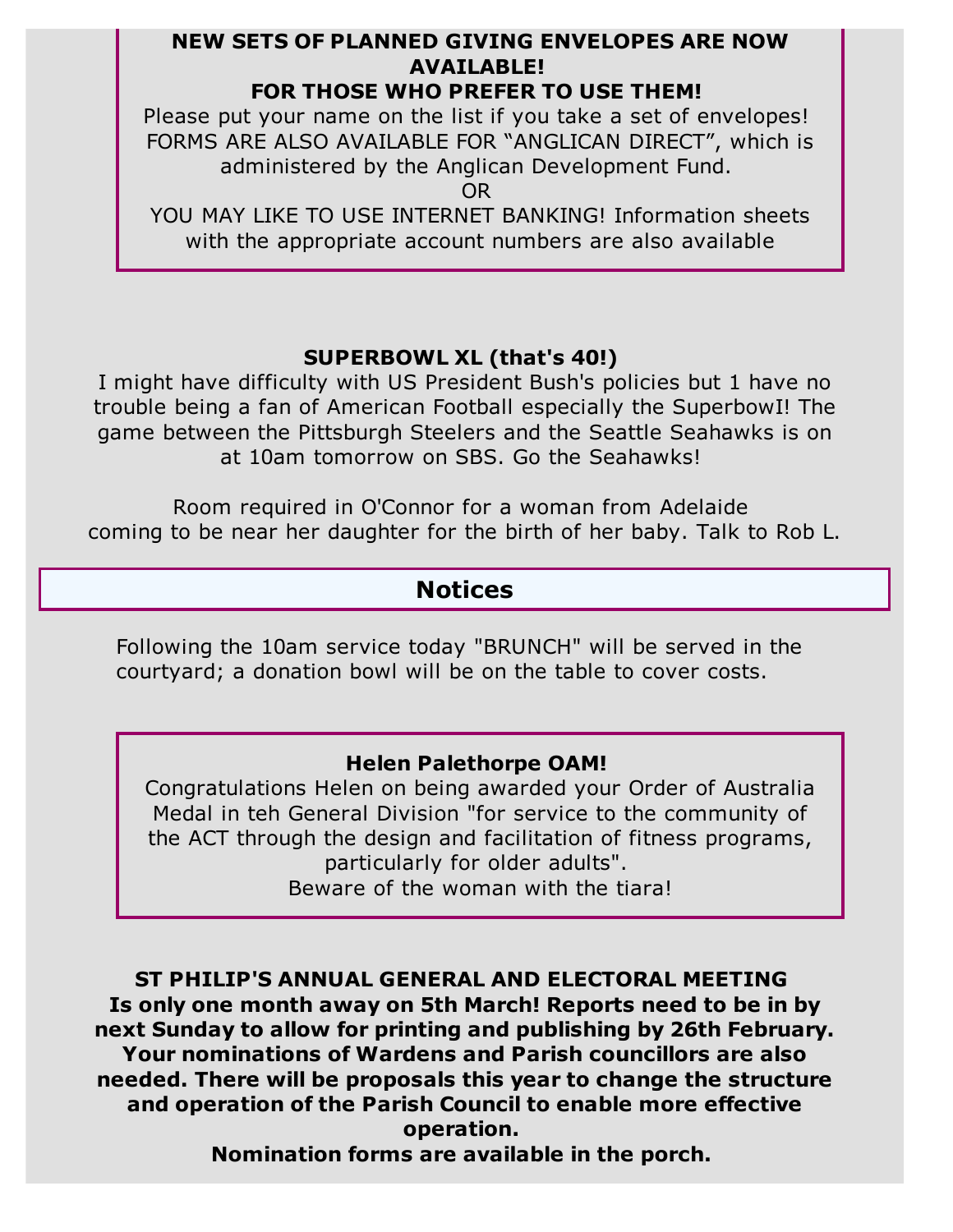# **Positions Vacant:…… sometime/part-time/full-time/relief** *(not just desperate housewives and dutiful husbands!*

**Church Cleaning** — phone Janine Studholme 6241 5894 **Morning Tea Roster** — phone Margaret Woodbridge 6248 0056 **Gardens and Grounds** — Fr. Rob **Flower Roster** — Sandra Lamerton 6161 8606 **"Pandora's at O'Connor"** — Sandra Lamerton 6161 8606

# **"Shades of Grey: Questioning Faith in Questioning Times"**

Reading Scripture in the Contemporary Church Seminar — No. 2 **Thursday Feb 9th 7.30pm at St Mark's National Theological Centre.** Matthew Anstey, David Neville, Heather Thompson, and Stephen Pickard — will discuss the issues of faith and doubt that are present in the scripture and traditions of the church.

### **St Mary in the Valley Anglican Church CHRISTIANITY AND SPIRITUALITY IN THE WHOLE OF LIFE. CONFERENCE**

11 February 2006 Commences at Noon with a light lunch. Speakers include Associate Professor Stephen Pickard, head of the School of Theology, Charles Sturt University on The View from the Verandah and Reverend Nikolai Blaskow from Radford College on "The Church in the 21st Century: complicit or dissident" Cost is \$25 (concessions available). Concludes at 6pm — but stay on for the Saturday Evening Holy Communion.

Parish Office 02 6291 7752. Karen Ott 6291 8788 or email smiv@smiv.org

Food for food parcels may be placed in the basket! With thanks!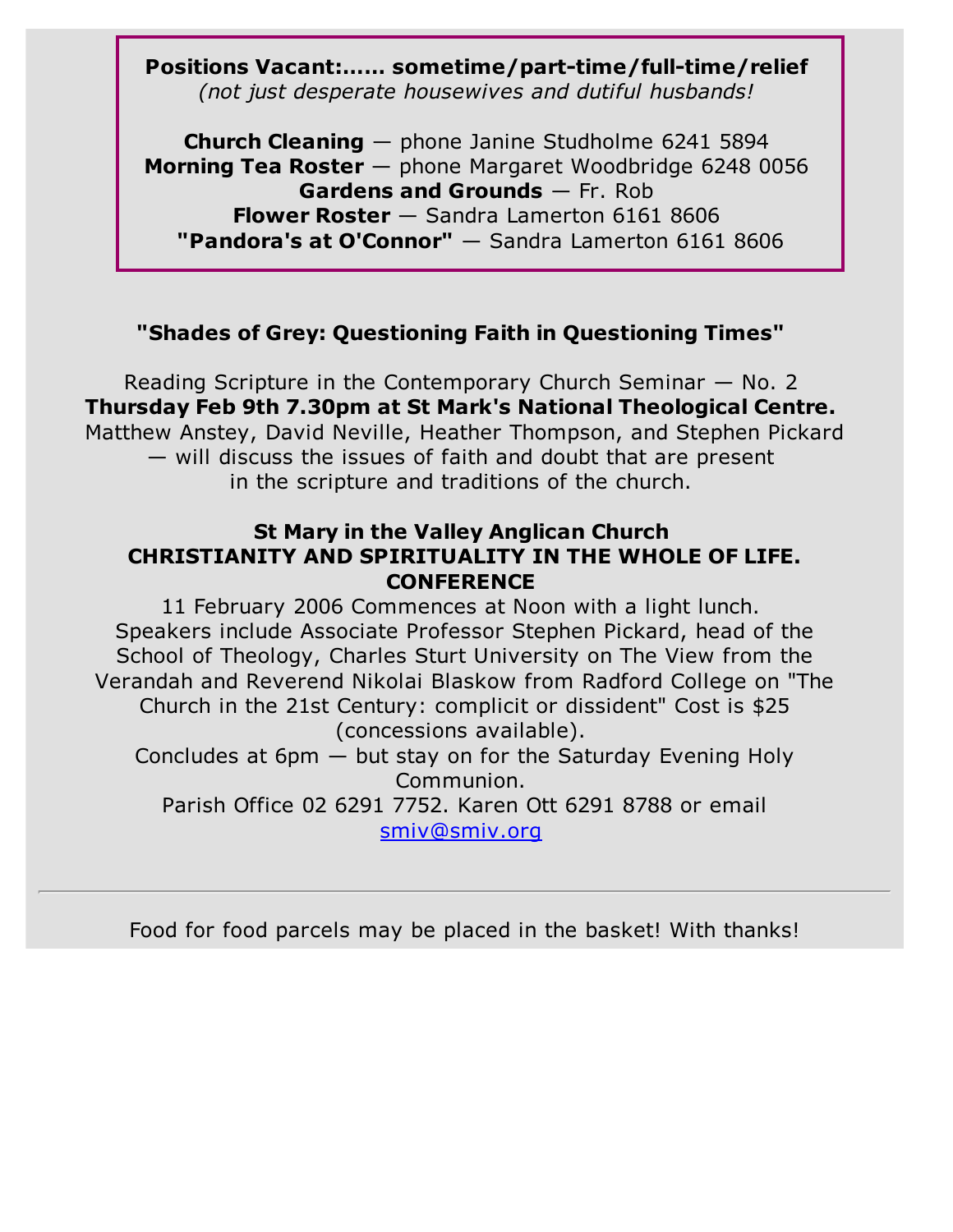**The World:** For peace and stability in the Democratic Republic of the Congo.

Establishment of a stable Palestinian government, for dialogue with Israel and other world bodies. For wisdom for all who negotiate with Iran over nuclear power and an end to war in Iraq.

**In Australia:** For students and teachers returning to schools, colleges and universities.

**Northbourne Community Centre:** For Robin and helpers. **For our Confirmees:** Xanthe, Bree, Karinne, Clare and Bridget. **Those in need of healing:** Beryl Collins (Denise's mother), Corey Jansen, Ron Grimshaw, Clive Lowes, June Axelsen, Jill Scott, Yoko Murase, Noah Palethorpe, Rhyan Bloor, Val Reeves, Jana Combs, John Webley, Rebecca Bowman, Ian Wright, Guy Lucas, Linda Kennedy, Ruth Horn, Sarona, Merv McInnes, Paul Mitchell, Mira Barratt, Jutaro Murase.

**Those mourning:** the families of Don Dobinson and Graham Horn **The departed:** Douglas Benjamin Hobson priest (d 1/2/69), Gudrun Else Whalley (d 2/2/2000), Sydney Henry Bovis (d 3/2/93), Harry Victor Cousins (d 3/2/74)

On the web: Anglican Cycle of Prayer and the Diocesan Cycle of **Prayer** 

# TODAY'S ROSTERS:

Readers:

 8am: 1st Devin Combs Bowles 2nd John Girdlestone 10am: 1st Chris Cheah 2nd Ashton Robinson Sidespersons: 8am: John Girdlestone 10am: Chris Cheah & Roger Sharp Morning Tea 10am: Confirmation Brunch (Ann Munro & Leighton Mann)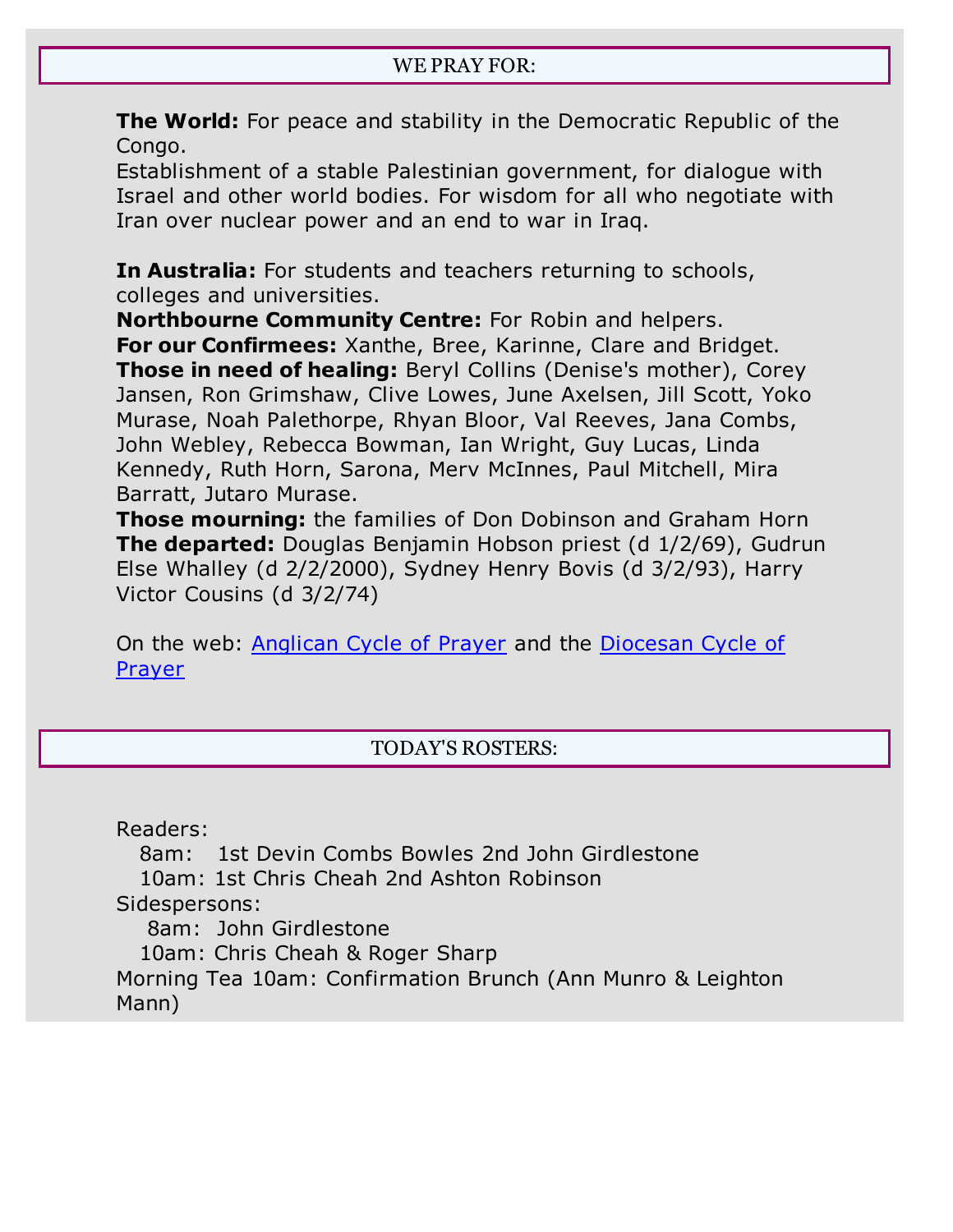#### THIS WEEK

- **Monday** Rob's day off
- **Tuesday to Saturday** 8.30am Morning Prayer, 5pm Evening Prayer
- **Wednesday** 10am Holy Communion
- **Friday** 10am-1pm Pandora's Open Rhonda Evans & Joyce Webster
- **Saturday** 10am-1pm Pandora's Open Ann Munro & Delwyn Boundy

# SUNDAY 12th February 2006 8am &10am Eucharist

Readings:

- 2Kings 5: 1-14
- Psalm 30 page 249
- 1 Corinthians 9:24-27
- $•$  Mark 1:40-45

#### **Rosters:**

Cleaning: Volunteers Flowers: Val Reeves

Readers:

 8am: 1st Elizabeth Allinson 2nd Rhonda Evans 10am: 1st Ashton Robinson 2nd Beryl Holder *or Denise and Pat; depending on what roster you are using!* Sidespersons: 8am: John Cunliffe 10am: Hardy & Leighton Morning Tea 10am:

*Pandora's income 20 & 21.01.06: \$272.95 reserved for future development of the Parish and Pandora's*

Please take a pewsheet home and pass one on to someone else.

 $P_1$